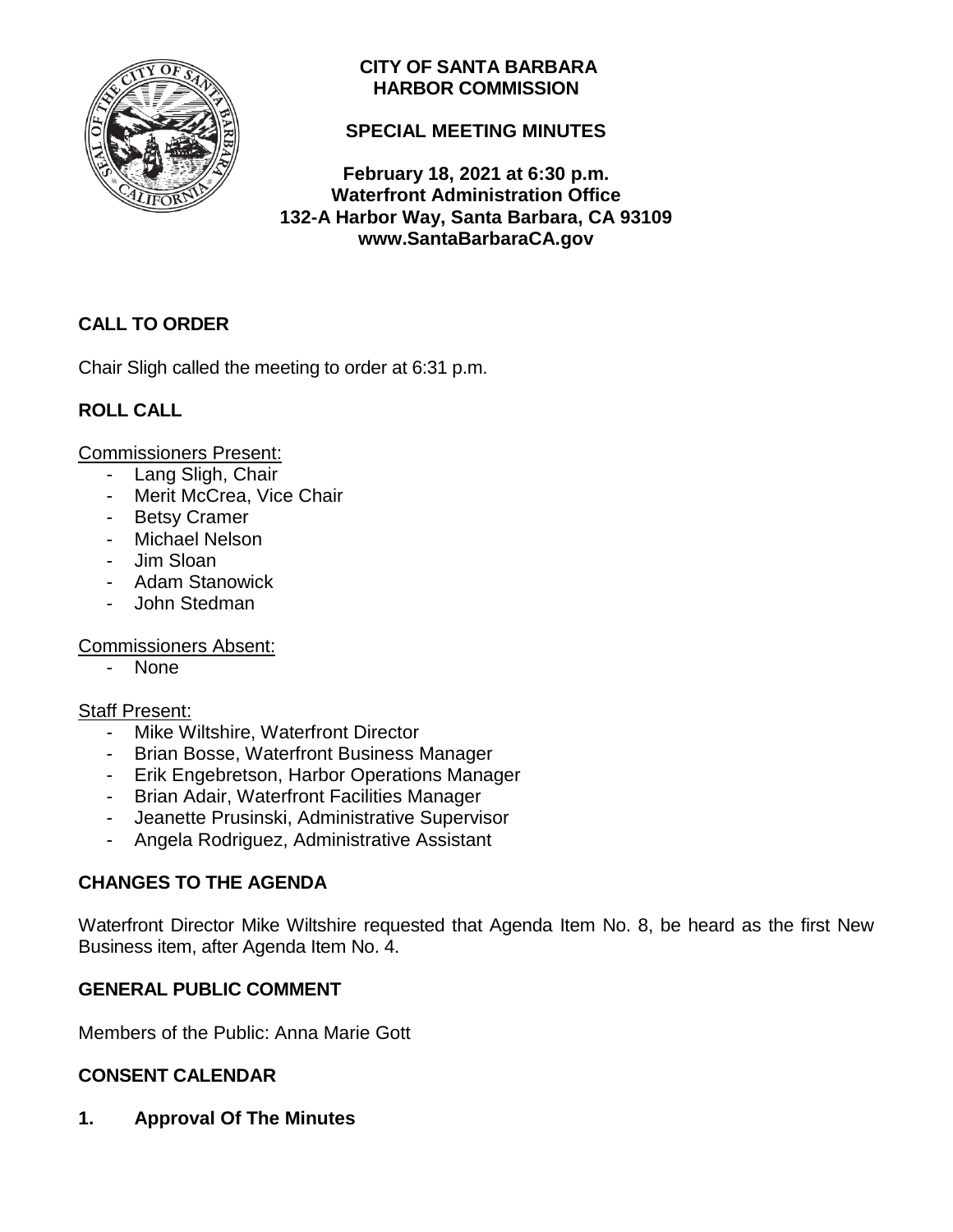> Recommendation: That Harbor Commission waive further reading and approve the Minutes from the Special Meeting of January 21, 2021.

Motion:

- Commissioners McCrea/Stedman to approve Minutes

Vote:

- Unanimous vote

# **DEPARTMENT UPDATE**

## **2. Director's Report**

- Coronavirus Update
- Tentative Agenda Items For Future Meetings

Documents:

- February 18, 2021 report prepared by the Waterfront Director
- PowerPoint presentation prepared by staff

Speakers:

- Staff: Waterfront Director Mike Wiltshire

#### **3. Facilities Management Report**

- Underground Storage Tank Replacement Project Update
- Sand Berm Update
- Sea-Level Rise Adaptation Plan Update

Documents:

- February 18, 2021 report prepared by the Waterfront Facilities Manager
- PowerPoint presentation prepared by staff

Speakers:

- Staff: Waterfront Facilities Manager Brian Adair, Waterfront Director Mike Wiltshire, Community Development Project Planner Melissa Hetrick

## **4. Harbor Operations Report**

- Mandatory Boater Education Requirements
- Harbor Patrol Rescues Missing Woman
- 1960's Era Military Vessel Aground On East Beach During Powerful Winter Storm

Documents:

- February 18, 2021 report prepared by the Harbor Operations Manager
- PowerPoint presentation prepared by staff

Speakers:

- Staff: Harbor Operations Manager Erik Engebretson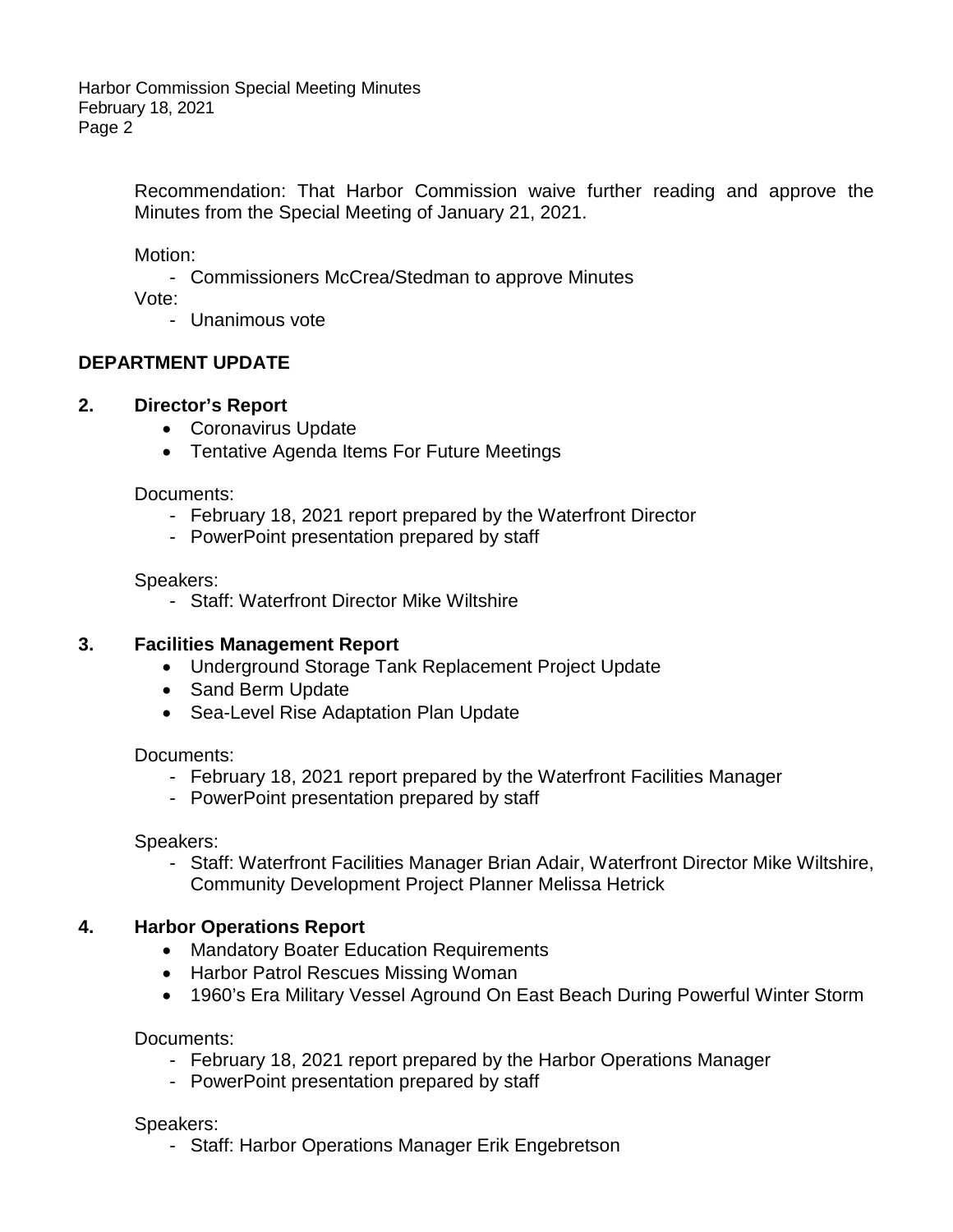Motion:

- Commissioners Cramer/Sloan to thank Harbor Patrol Officers Ryan Kelly and Eli Brower for their quick thinking and heroic actions on January 25, 2021, where they rescued a woman who had been reported missing.

Vote:

- Unanimous vote

#### **NEW BUSINESS**

#### **8. Bicycle Share Pilot Program**

Recommendation: That Harbor Commission receive a presentation by Public Works staff on City Council's Bicycle Share Pilot Program, its history, and how it is currently being rolled out to the public.

Documents:

- February 18, 2021 report prepared by Public Works staff
- PowerPoint presentation prepared by Public Works staff

Speakers:

- Staff: Waterfront Director Mike Wiltshire, Public Works Supervising Transportation Planner Jessica Grant
- BCycle: Program Manager Jesse Rosenberg
- Members of the public: Anna Marie Gott

Discussion:

- Commissioners heard a presentation by Public Works Supervising Transportation Planner Jessica Grant. Topics discussed were benefits of bicycle share programs, reasons why a bicycle share program was implemented in Santa Barbara, BCycle equipment, and possible rollout locations within the Waterfront. Waterfront Director Wiltshire stated that Waterfront staff would work with Public Works staff on finding the most suitable location for docking stations within the Waterfront, which will then be discussed with Harbor Commission at a later meeting. Commissioners' questions were answered.

#### **5. Proposed License Agreement With The National Park Service, Channel Islands National Marine Sanctuary, And The Santa Barbara Maritime Museum**

Recommendation: That Harbor Commission review and recommend to the City Council approval of a five-year license agreement with the National Park Service, Channel Islands National Marine Sanctuary, and the Santa Barbara Maritime Museum for a 547 square foot public Visitor Center located on the third floor of the Waterfront Center Building at 113 Harbor Way.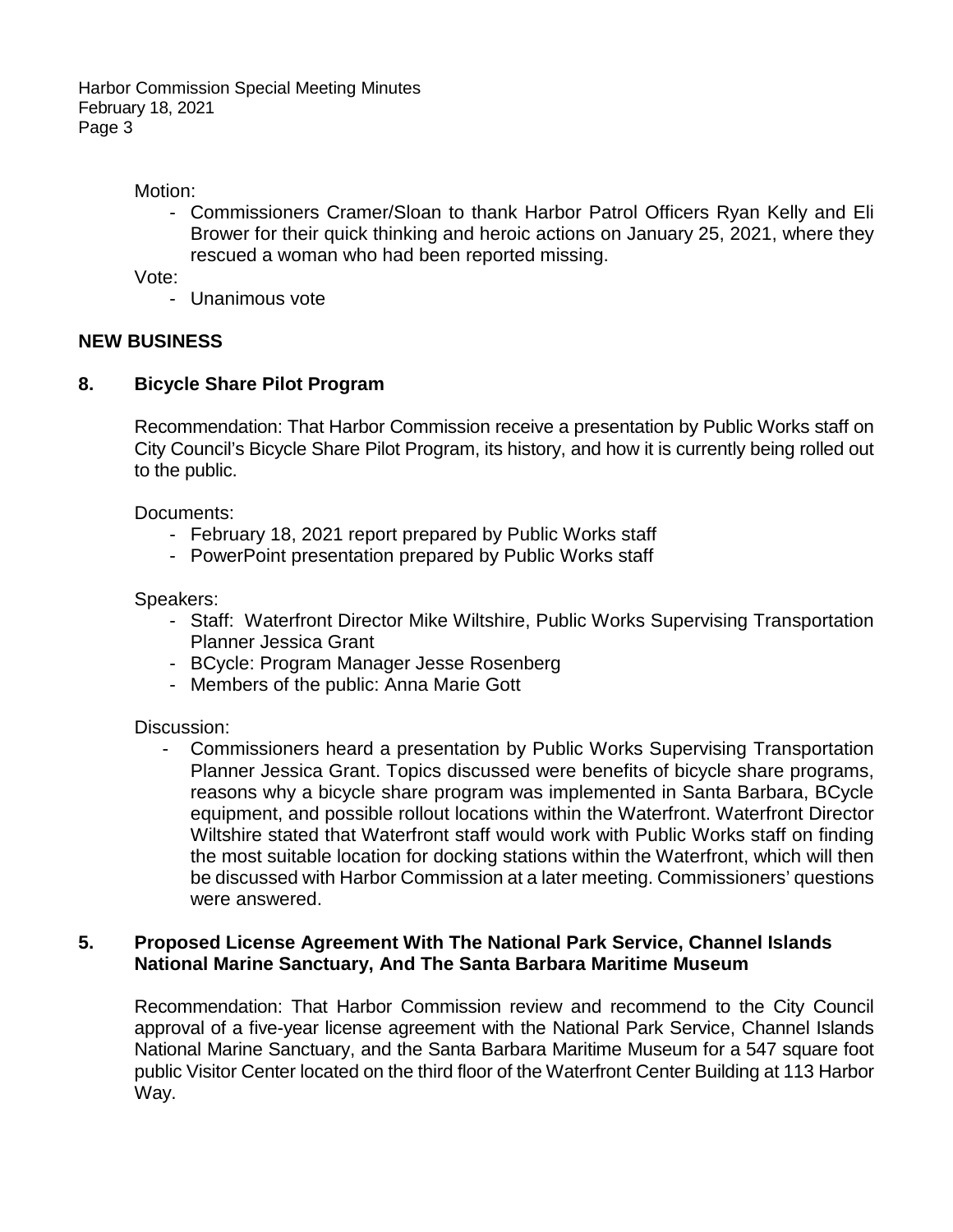#### Documents:

- February 18, 2021 report prepared by the Waterfront Business Manager
- PowerPoint presentation prepared by staff

Speakers:

- Staff: Waterfront Business Manager Brian Bosse

Motion:

- Commissioners Sloan/Stedman to approve the staff recommendation

Vote:

- Unanimous roll call vote

#### **6. Proposed Office Lease Agreement With Epic Cruises, Inc.**

Recommendation: That Harbor Commission review and recommend to the City Council approval of a three-year lease agreement and two, one year options with Epic Cruises, Inc., at an initial base rent of \$600.00 per month, for the office space located at 125 Harbor Way #14.

Documents:

- February 18, 2021 report prepared by the Waterfront Business Manager
- PowerPoint presentation prepared by staff

Speakers:

- Staff: Waterfront Business Manager Brian Bosse

Motion:

- Commissioners McCrea/Cramer to approve the staff recommendation

Vote:

- Unanimous roll call vote

#### **7. Fiscal Year 2021 Mid-Year Budget Report**

Recommendation: That Harbor Commission receive and review a status report on the Waterfront Department Fiscal Year 2021 Mid-Year Budget revenues and expenditures.

Documents:

- February 18, 2021 report prepared by the Waterfront Business Manager
- PowerPoint presentation prepared by staff

Speakers:

- Staff: Waterfront Business Manager Brian Bosse, Waterfront Director Mike Wiltshire

#### Discussion:

- Commissioners heard a presentation by Waterfront Business Manager Brian Bosse. Topics discussed were Fiscal Year 2021 mid-year revenues, revenue projections,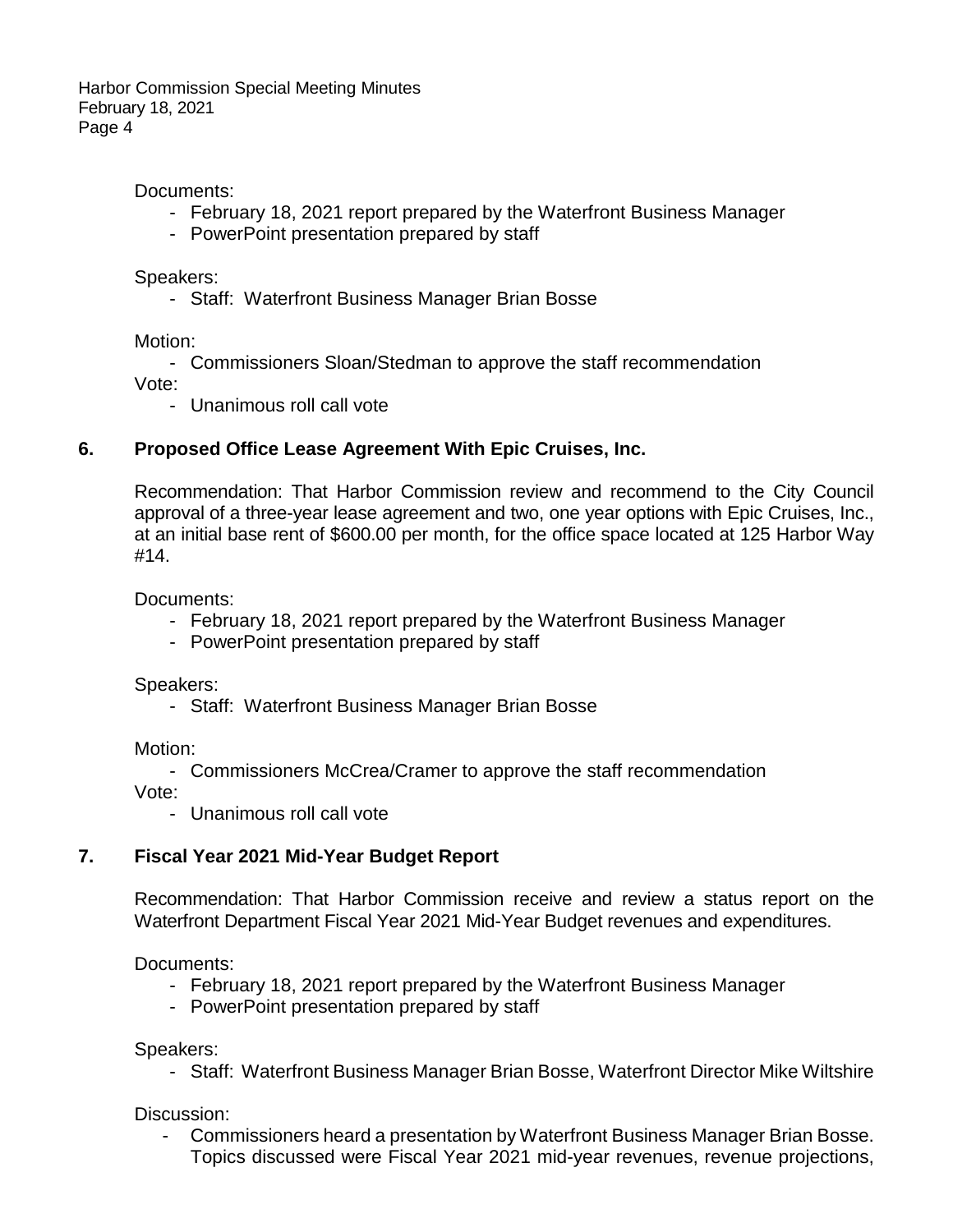> mid-year expenditures, expenditure predictions, and Waterfront cost reduction measures. Commissioners' questions were answered.

#### **9. Commission Committee Assignments**

Recommendation: That Harbor Commission review, update, as necessary, membership on various Harbor Commission Committees, per the Board of Harbor Commission Rules adopted September 16, 2010.

Documents:

- Current Commission Committee Assignments Effective January 21, 2021
- PowerPoint presentation prepared by staff

Speakers:

- Staff: Waterfront Director Mike Wiltshire

Motion:

- Commissioners Sloan/McCrea to remove Commissioner Sloan from the Request for Proposal Selection Subcommittee, add Commissioner Nelson to the Chartering & Business Activity Permits Subcommittee, and add Commissioner McCrea to the Request for Proposal Selection Subcommittee.

Vote:

- Unanimous vote

The current Commission Committee Assignments are noted below:

#### BUDGET

- Betsy Cramer
- Jim Sloan
- Adam Stanowick

#### CHARTERING & BUSINESS ACTIVITY PERMITS

- Merit McCrea
- Michael Nelson

#### COMMERCIAL FISHING

- Betsy Cramer
- Lang Sligh
- John Stedman

## REQUEST FOR PROPOSAL SELECTION

- Merit McCrea
- Michael Nelson